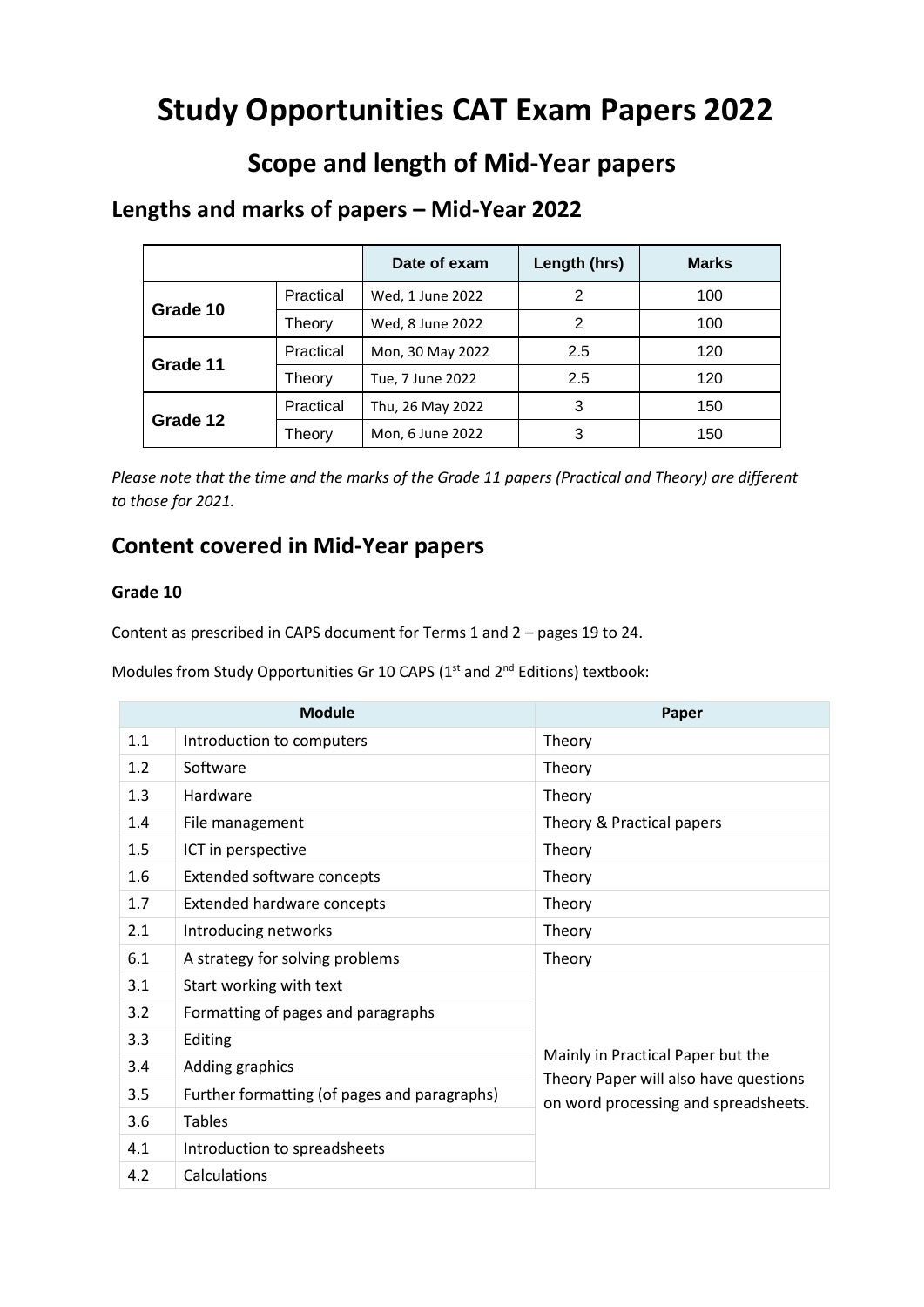#### **Grade 11**

Content as prescribed in CAPS document for Terms 1 and 2 – pages 30 to 34.

| <b>Module</b> |                                           | Paper                                                                      |  |
|---------------|-------------------------------------------|----------------------------------------------------------------------------|--|
| 1.1           | It's all about ICT                        | Theory                                                                     |  |
| 1.2           | Input and output                          | Theory                                                                     |  |
| 1.3           | Storage, memory and processing            | Theory                                                                     |  |
| 2.1           | Local area networks                       | Theory                                                                     |  |
| 2.2           | The browsing experience                   | Theory                                                                     |  |
| 7.1           | Finding information                       | Theory                                                                     |  |
| 3.1           | Working with files                        |                                                                            |  |
| 3.2           | Page formatting                           |                                                                            |  |
| 3.3           | Paragraph formatting                      |                                                                            |  |
| 3.4           | Forms and templates (Legacy controls)     |                                                                            |  |
| 3.5           | <b>Styles</b>                             |                                                                            |  |
| 4.1           | Revising and improving spreadsheet skills | Mainly in Practical Paper but the                                          |  |
| 4.2           | Calculations                              | Theory Paper will also have questions<br>on word processing, spreadsheets, |  |
| 4.3           | Decisions and charts                      | databases and web design.                                                  |  |
| 5.1           | Introduction to databases                 |                                                                            |  |
| 5.2           | Forms                                     |                                                                            |  |
| 5.3           | Queries                                   |                                                                            |  |
| 5.4           | Designing a database table                |                                                                            |  |
| 6.1           | Basic concepts of web design              |                                                                            |  |

Modules from Study Opportunities Gr 11 CAPS ( $1<sup>st</sup>$  and  $2<sup>nd</sup>$  Editions) textbook:

### **Additional content as specified in the CAT Grade 12 Examination Guidelines of 2017 (and which has been included in the Second Edition Textbooks):**

- *Word:* Legacy controls must be used to answer questions on electronic forms
- *Excel*: SUBTOTAL function